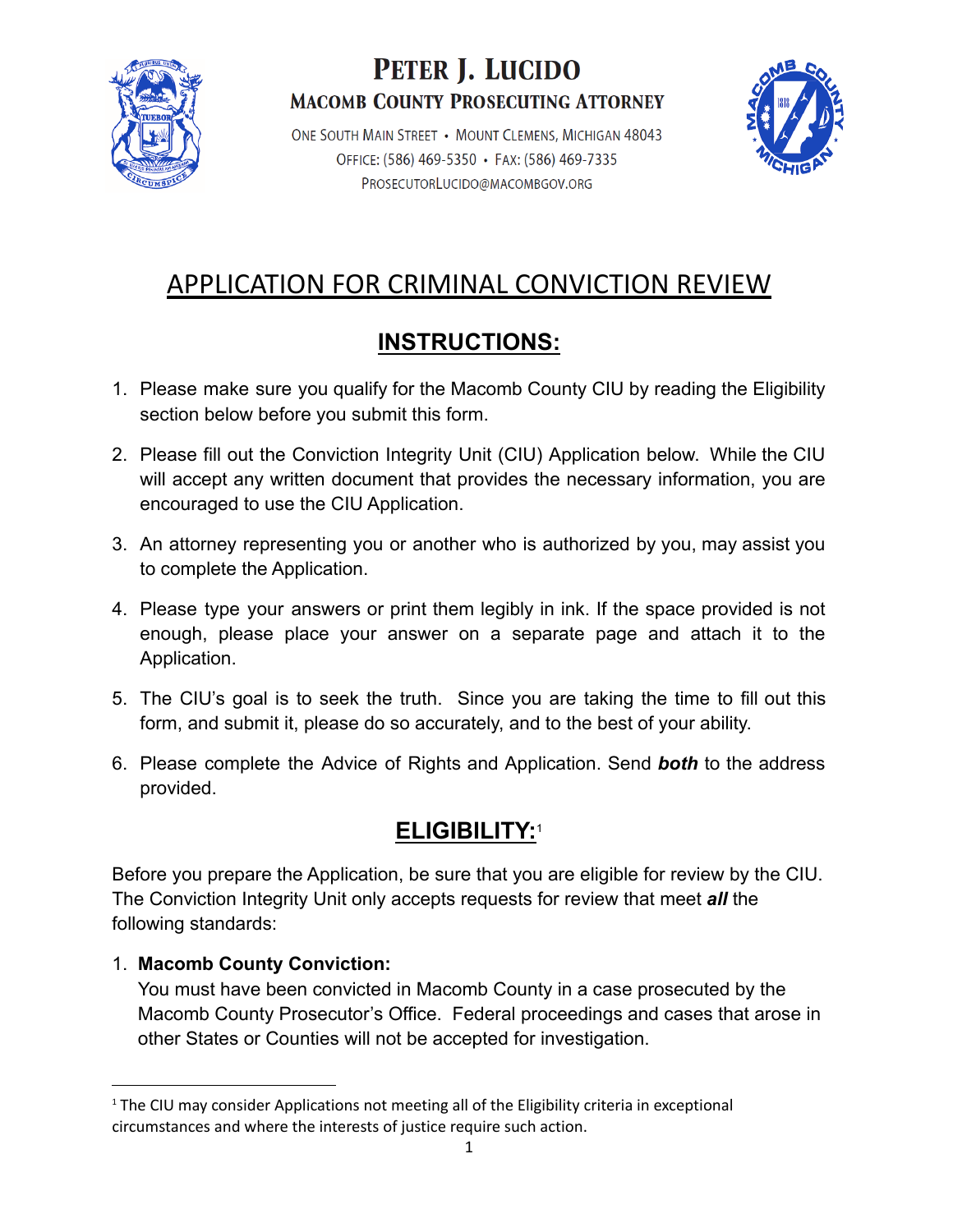#### 2. **Factual Innocence:**

You must present a claim of factual innocence. That is, you did not commit or participate in the crime at issue.

#### 3. **Newly Discovered Evidence:**

Newly discovered evidence must support your claim of innocence. This is evidence not previously known or used at the time of trial, plea, or post-conviction. You might know of such evidence, or it may be identified during a CIU investigation into your case.

#### 4. **Finality of Appeals:**

All appeals must be final.

#### 5. **Guilty Plea:**

A guilty plea is eligible for review if you can show factual innocence based on newly discovered evidence as set forth above.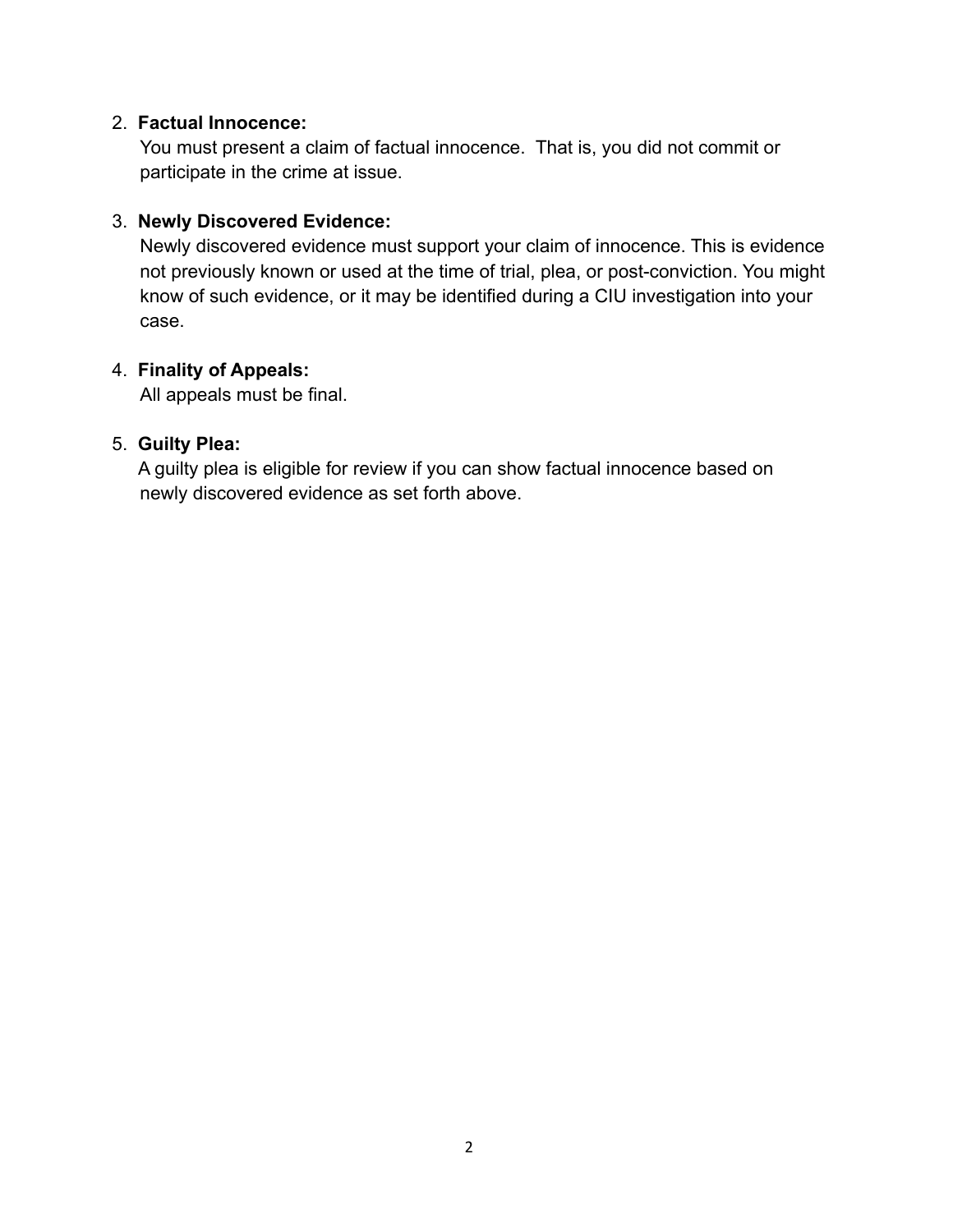### **ADVICE OF RIGHTS:**

Please read the below statements and place your initials on the line provided to indicate your understanding of the CIU's involvement in your case. *This form must be returned with the Application.*

1. The CIU is part of the Macomb County Prosecutor's Office. CIU attorneys work on behalf of the State of Michigan/County of Macomb. CIU attorneys do not represent you. As such, there is no attorney client relationship, or privilege (confidentiality) between you and the CIU attorneys. The CIU attorneys will not provide you with legal advice.

#### **\_\_\_\_\_\_\_\_ Initials**

2. Submission of your Application to the CIU does not stop or postpone any deadline imposed by law, such as filing an appeal, or any post-conviction motions that may be appropriate.

#### **\_\_\_\_\_\_\_\_ Initials**

3. Submission of your Application to the CIU does not guarantee investigation of your claim.

#### **\_\_\_\_\_\_\_\_ Initials**

4. The CIU does not guarantee any outcome of any review or investigation. Rejection of your Application can occur during any phase of the CIU process.

#### **\_\_\_\_\_\_\_\_ Initials**

5. Conviction Integrity Units are not created by statute or court rule. The Macomb County CIU's mission is to review claims of factual innocence. There is no right of appeal or legal recourse regarding the CIU if your Application is denied. Other legal proceedings, such as motions under MCR 6.500 may be available to you.

**\_\_\_\_\_\_\_\_ Initials**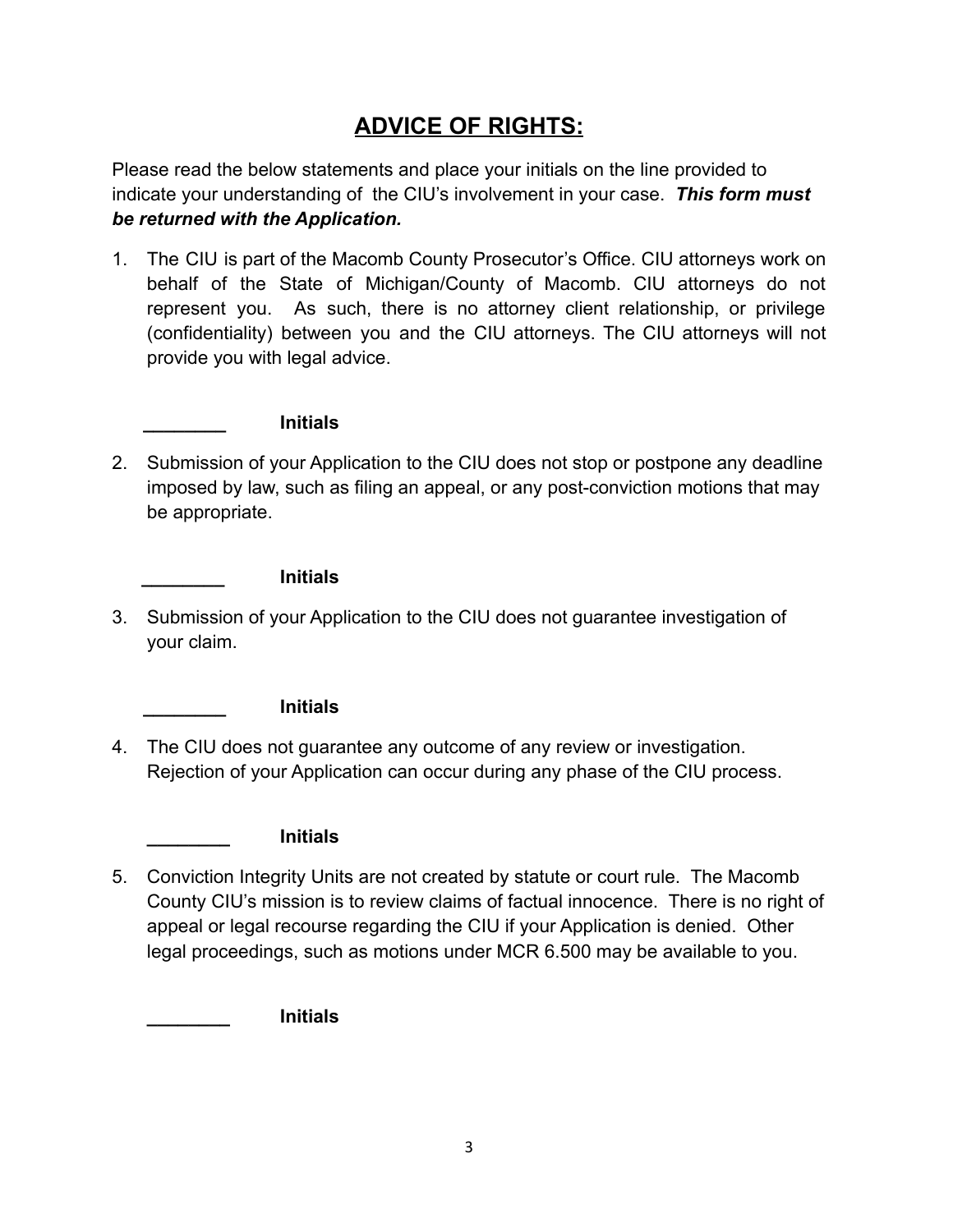6. Any conflict that the Macomb County Prosecutor's Office CIU may have that would disqualify it from investigating your case will be made on a case by case basis. You will be informed if the Macomb County CIU is unable to investigate your case.

#### **\_\_\_\_\_\_\_\_ Initials**

7. If you are not represented by an attorney, the CIU may be in direct contact with you to discuss your case. If you are represented by an attorney, the CIU will be in contact with your attorney. The CIU will not interview the attorney who represented you during the trial or at the time of a plea without your permission.

#### **\_\_\_\_\_\_\_\_ Initials**

8. No assistant prosecutor, police officer, or investigator who was involved in the case (conviction) under review will participate in the CIU review or investigation. They may be interviewed for factual information.

#### **\_\_\_\_\_\_\_\_ Initials**

9. Upon receipt of the Application, the CIU will then determine if your claim is eligible for review. If so, the CIU will conduct further investigation to evaluate your claim of innocence. Such investigation may involve a review of the procedural history, review of police reports, trial transcripts, court filings, testing, etc.

#### **\_\_\_\_\_\_\_\_ Initials**

10. The materials and information provided by you will not be shared unless required by law or the Michigan Rules of Professional Conduct. However, the CIU may share its investigation, information, and materials that you provide to the Prosecuting Attorney to discuss any remedy regarding your innocence claim.

#### **\_\_\_\_\_\_\_\_ Initials**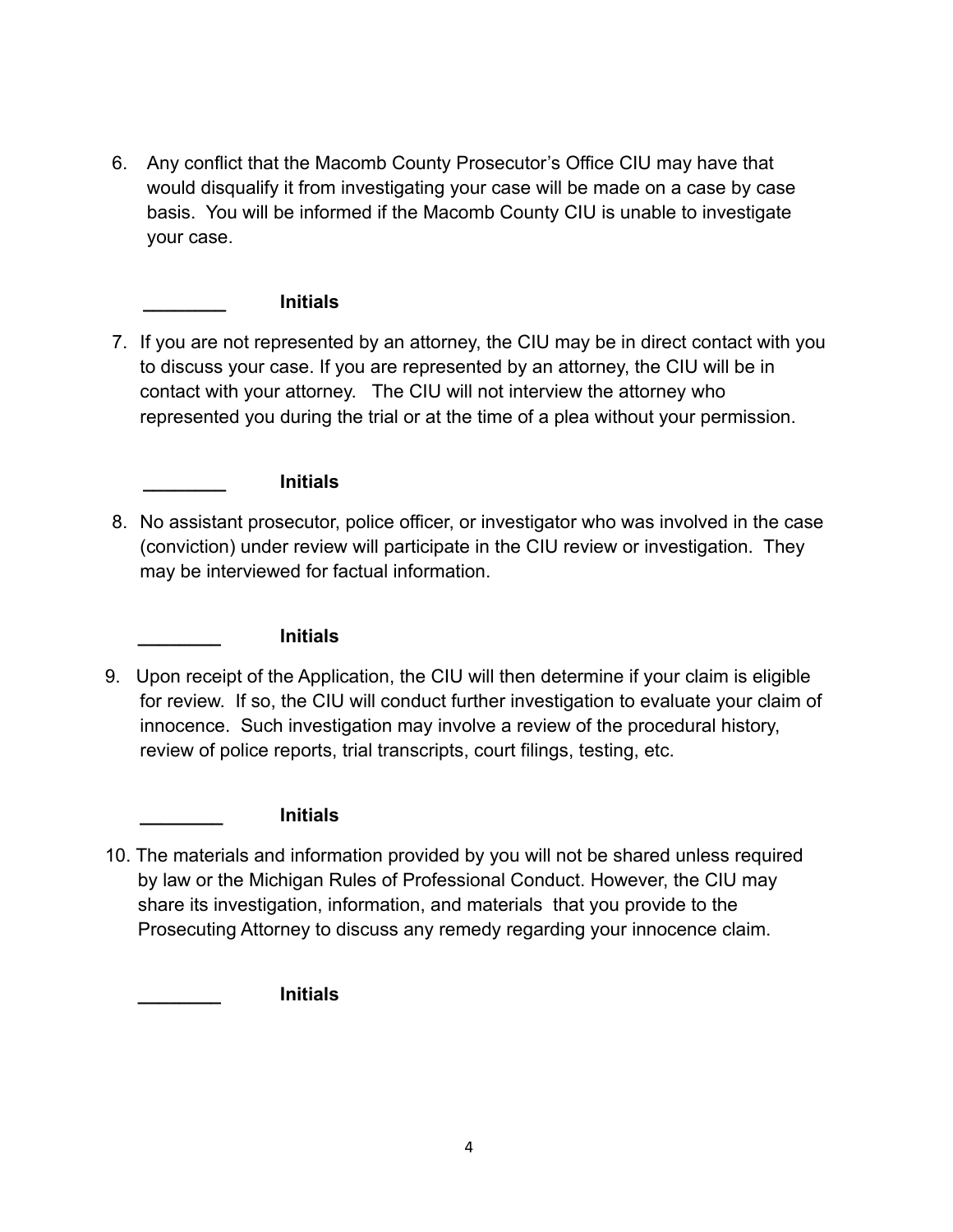11. At the conclusion of the CIU investigation and evaluation of your case, a recommendation may be made to the Prosecutor regarding an appropriate remedy (if any), that should be brought before a court. The Prosecutor will make the final decision about any remedy. Only a Court can act on the final decision of the Prosecutor.

**\_\_\_\_\_\_\_\_ Initials**

12. You and/or your attorney will be informed about the results of the CIU investigation and any remedy proposed by the Prosecutor.

**\_\_\_\_\_\_\_\_ Initials**

13. You acknowledge that no promises have been made to you in exchange for any information you may have provided or will provide to the CIU.

**\_\_\_\_\_\_\_\_ Initials**

14. Your signature on the Application reflects your best effort at truthfully completing it and reflects your understanding of the Eligibility requirements and Advice of Rights.

**\_\_\_\_\_\_\_\_ Initials**

\_\_\_\_\_\_\_\_\_\_\_\_\_\_\_\_\_\_\_\_\_\_\_\_\_\_\_\_\_\_\_\_\_\_\_\_\_\_\_\_\_\_\_\_\_ Printed Name and Date

\_\_\_\_\_\_\_\_\_\_\_\_\_\_\_\_\_\_\_\_\_\_\_\_\_\_\_\_\_\_\_\_\_\_\_\_\_\_\_\_\_\_\_\_\_ Signature and Date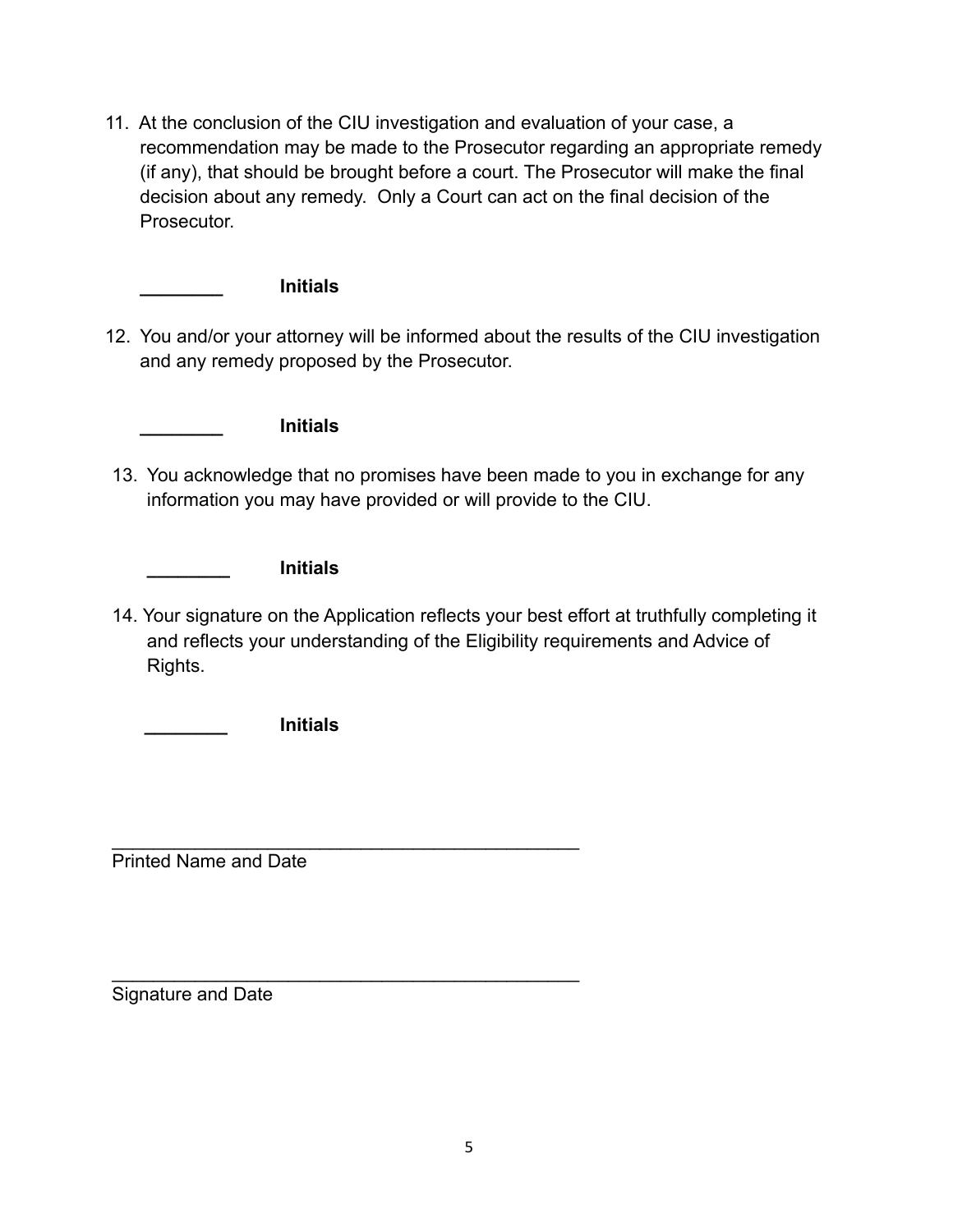# **APPLICATION**

| <b>Contact Information</b>                                                                                                                                                                                                                                                                                                   |                                            |  |  |
|------------------------------------------------------------------------------------------------------------------------------------------------------------------------------------------------------------------------------------------------------------------------------------------------------------------------------|--------------------------------------------|--|--|
| Name: (as it appeared on the court papers in<br>the case)                                                                                                                                                                                                                                                                    | MDOC Number (if incarcerated within MDOC): |  |  |
| <b>Address or Institutional Assignment:</b>                                                                                                                                                                                                                                                                                  |                                            |  |  |
| Phone Number (if available):                                                                                                                                                                                                                                                                                                 | Email (if available):                      |  |  |
| Are you presently represented by an<br>attorney?                                                                                                                                                                                                                                                                             | $O$ Yes $O$ No                             |  |  |
| Attorney's Contact Information:                                                                                                                                                                                                                                                                                              |                                            |  |  |
| Name:                                                                                                                                                                                                                                                                                                                        |                                            |  |  |
| Phone:                                                                                                                                                                                                                                                                                                                       |                                            |  |  |
| Email:                                                                                                                                                                                                                                                                                                                       |                                            |  |  |
| Address:                                                                                                                                                                                                                                                                                                                     |                                            |  |  |
| Is the Applicant having someone else<br>prepare this on behalf of the convicted<br>defendant?                                                                                                                                                                                                                                | $\bigcirc$ Yes $\bigcirc$ No               |  |  |
| Contact Information of Person Preparing Application for Convicted Defendant:                                                                                                                                                                                                                                                 |                                            |  |  |
| Name:                                                                                                                                                                                                                                                                                                                        |                                            |  |  |
| Phone:                                                                                                                                                                                                                                                                                                                       |                                            |  |  |
| Email:                                                                                                                                                                                                                                                                                                                       |                                            |  |  |
| Address:                                                                                                                                                                                                                                                                                                                     |                                            |  |  |
| Nature of Relationship (counsel, parent, wife, friend, etc.):                                                                                                                                                                                                                                                                |                                            |  |  |
| Persons who are not attorneys and who submit claims with CIU on behalf of a convicted defendant<br>will be asked to provide a letter, signed by that defendant, which authorizes the person to file the<br>Application and to receive information from CIU. Please send the signed and dated letter with the<br>Application. |                                            |  |  |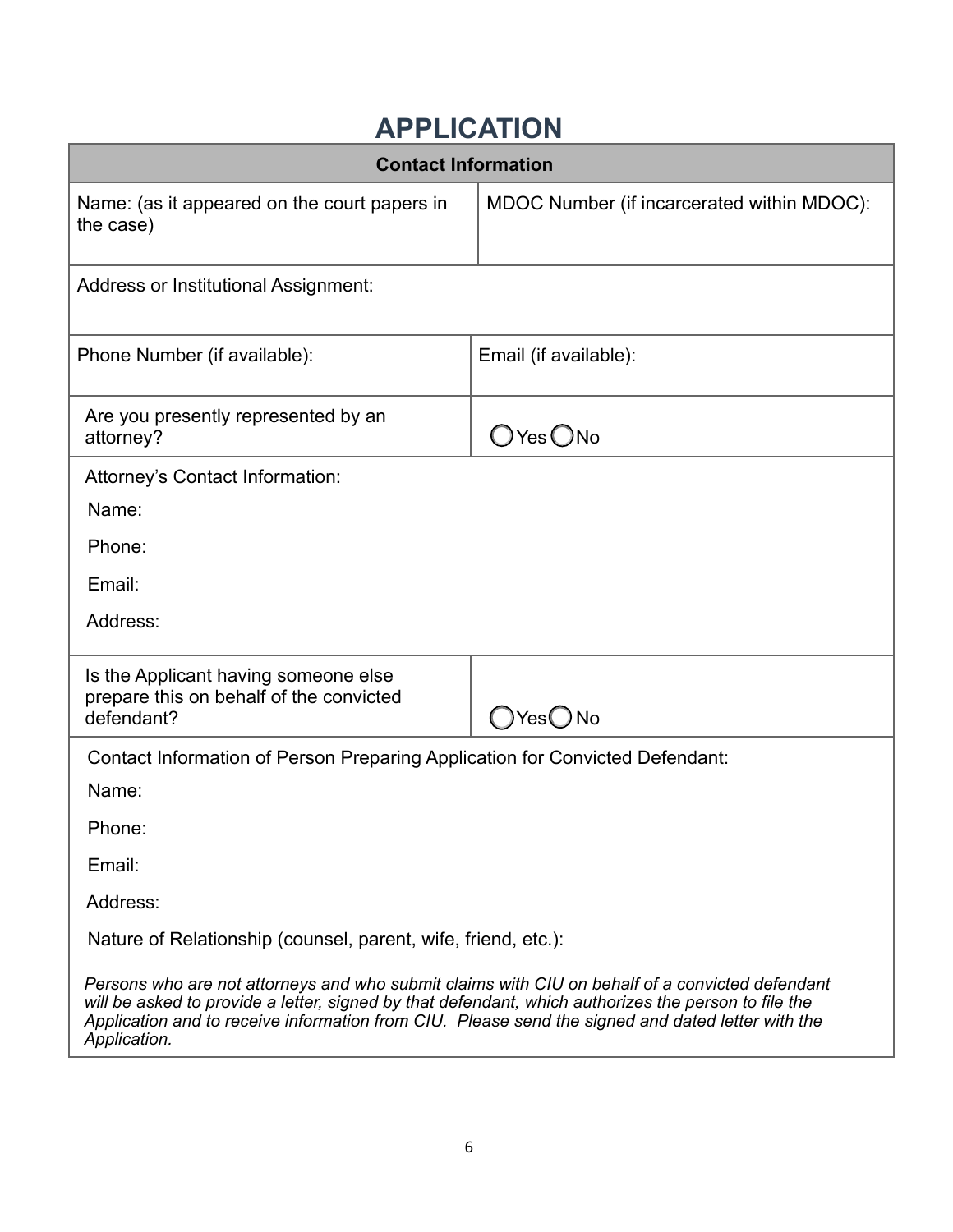|                                                                                                                           | Do you read, write and speak English?                                             |               |                  |                           |  |  |
|---------------------------------------------------------------------------------------------------------------------------|-----------------------------------------------------------------------------------|---------------|------------------|---------------------------|--|--|
|                                                                                                                           | Do you read, write and speak another language?                                    |               |                  |                           |  |  |
| What is your principal language?                                                                                          |                                                                                   |               |                  |                           |  |  |
| What is the highest grade or level of education you attained?                                                             |                                                                                   |               |                  |                           |  |  |
| Yes<br>Are you a U.S. Citizen?<br>(Your answer will not impact whether your Application is reviewed and/or investigated.) |                                                                                   |               |                  |                           |  |  |
| Are you currently part of any deportation proceedings? $\bigcirc$ Yes $\bigcirc$ No                                       |                                                                                   |               |                  |                           |  |  |
| Please provide case number, court and Judge.                                                                              |                                                                                   |               |                  |                           |  |  |
| <b>CONVICTION</b>                                                                                                         |                                                                                   |               |                  |                           |  |  |
| Offense Date:                                                                                                             | <b>Conviction Date:</b>                                                           | Date:         | Sentence         | County (where convicted): |  |  |
| Case Number:                                                                                                              |                                                                                   | Name of Judge |                  |                           |  |  |
| Did the conviction arise from a plea or a trial?                                                                          |                                                                                   |               | ≀Plea(<br>)Trial |                           |  |  |
| If from a trial, was there a jury?                                                                                        |                                                                                   |               | Yes (<br>⊂ )No   |                           |  |  |
|                                                                                                                           | Indicate the offense[s] for which you were convicted and the sentence[s] imposed. |               |                  |                           |  |  |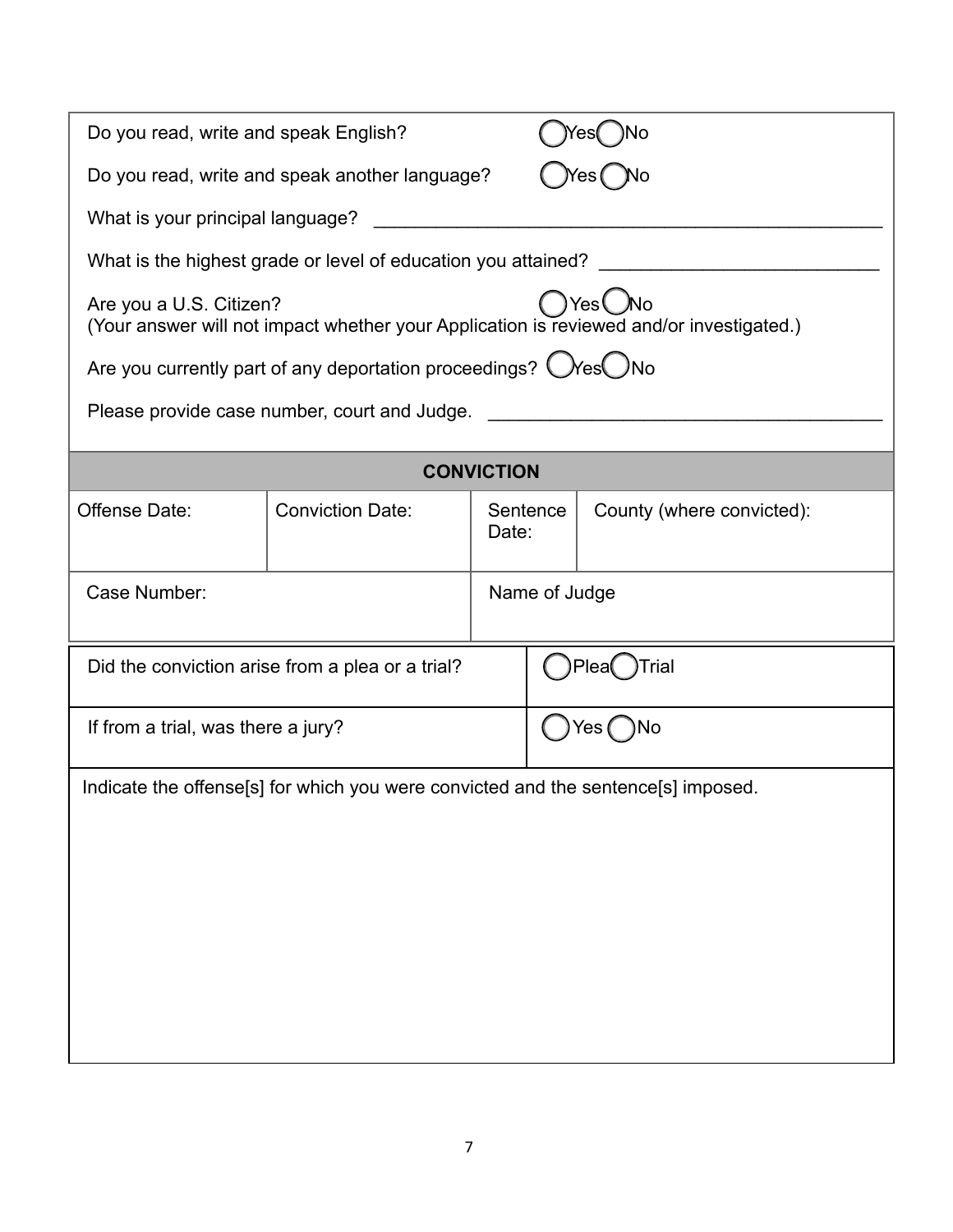| If you were convicted of multiple counts, are you<br>now asserting that you are innocent of all those<br>charges?                                                                                | Yes (<br>No |  |  |
|--------------------------------------------------------------------------------------------------------------------------------------------------------------------------------------------------|-------------|--|--|
| If not, specify the charges (or counts) for which you are innocent.                                                                                                                              |             |  |  |
|                                                                                                                                                                                                  |             |  |  |
|                                                                                                                                                                                                  |             |  |  |
|                                                                                                                                                                                                  |             |  |  |
|                                                                                                                                                                                                  |             |  |  |
|                                                                                                                                                                                                  |             |  |  |
|                                                                                                                                                                                                  |             |  |  |
|                                                                                                                                                                                                  |             |  |  |
|                                                                                                                                                                                                  |             |  |  |
|                                                                                                                                                                                                  |             |  |  |
| Please provide the docket (or case) number for all direct appeals in the Michigan Court of<br>Appeals or the Michigan Supreme Court.                                                             |             |  |  |
|                                                                                                                                                                                                  |             |  |  |
|                                                                                                                                                                                                  |             |  |  |
|                                                                                                                                                                                                  |             |  |  |
|                                                                                                                                                                                                  |             |  |  |
|                                                                                                                                                                                                  |             |  |  |
| If you know the citation for a published opinion that an appellate court issued in your case,<br>please provide that citation. If you can, please provide a copy of any appellate decision[s] or |             |  |  |
| order[s] issued in your case.                                                                                                                                                                    |             |  |  |
|                                                                                                                                                                                                  |             |  |  |
| Other than your direct appeal, have you filed any<br>other court challenge to your conviction?                                                                                                   |             |  |  |
|                                                                                                                                                                                                  |             |  |  |
| (Motion for Relief from Judgment under the MCR)                                                                                                                                                  |             |  |  |
| 6.500, a request for federal habeas corpus relief,                                                                                                                                               |             |  |  |
| petition for DNA testing under MCL 770.16, etc.)                                                                                                                                                 |             |  |  |
| Please provide the docket (or case) number for each court case referenced in the box above.                                                                                                      |             |  |  |
|                                                                                                                                                                                                  |             |  |  |
|                                                                                                                                                                                                  |             |  |  |
|                                                                                                                                                                                                  |             |  |  |
|                                                                                                                                                                                                  |             |  |  |
|                                                                                                                                                                                                  |             |  |  |
|                                                                                                                                                                                                  |             |  |  |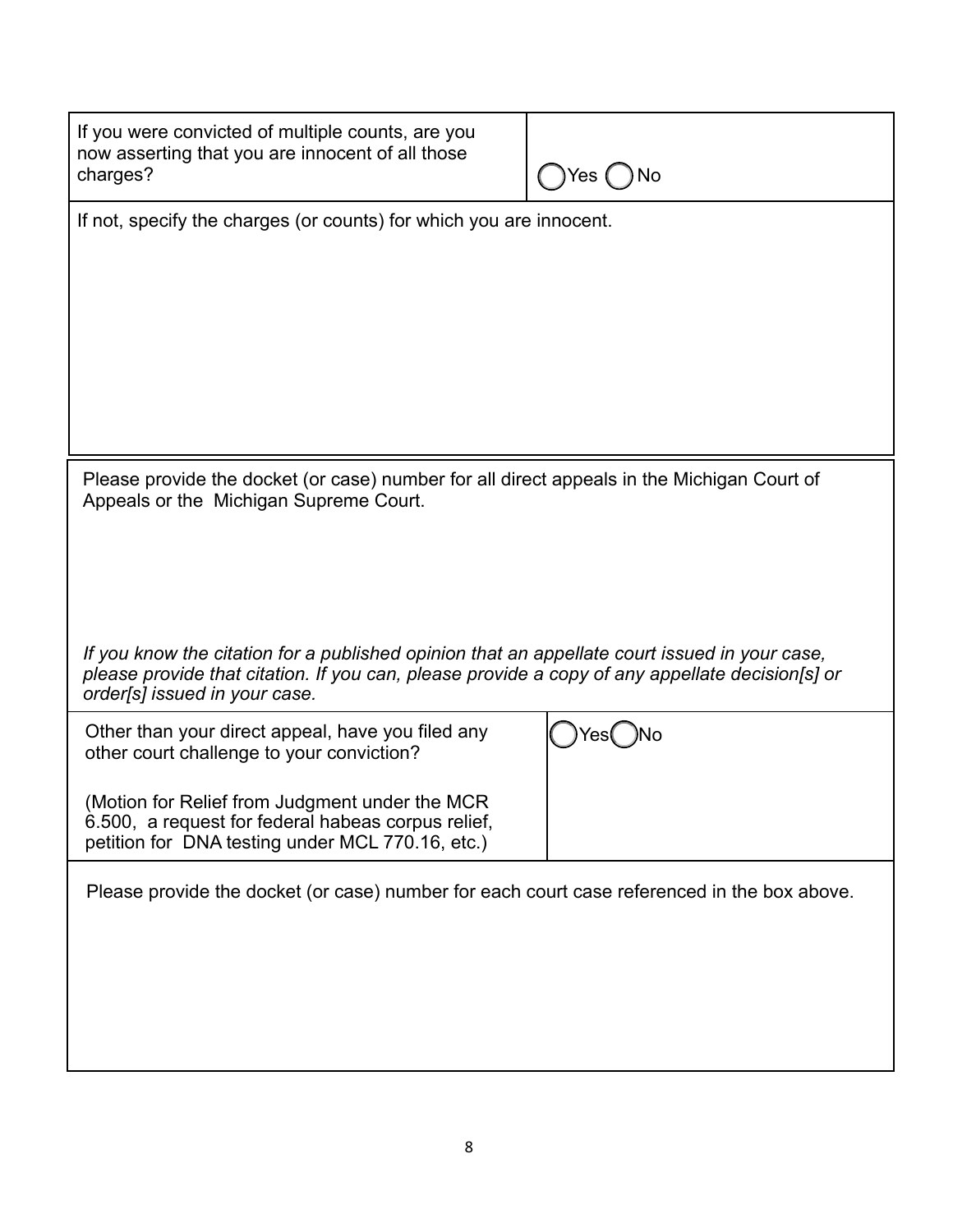#### **INNOCENCE CLAIM**

Provide a list of everyone who has investigated your claim of innocence. If known, please also provide their contact information.

*Include investigations by Wayne, Washtenaw, Oakland or Attorney General CIU's; or, the Western Michigan University, Thomas Cooley Innocence Project or University of Michigan Innocence Clinic; or other Innocence Organizations.*

Explain your claim of factual innocence, i.e., that you did not commit, or participate in the crime(s) that you were convicted of.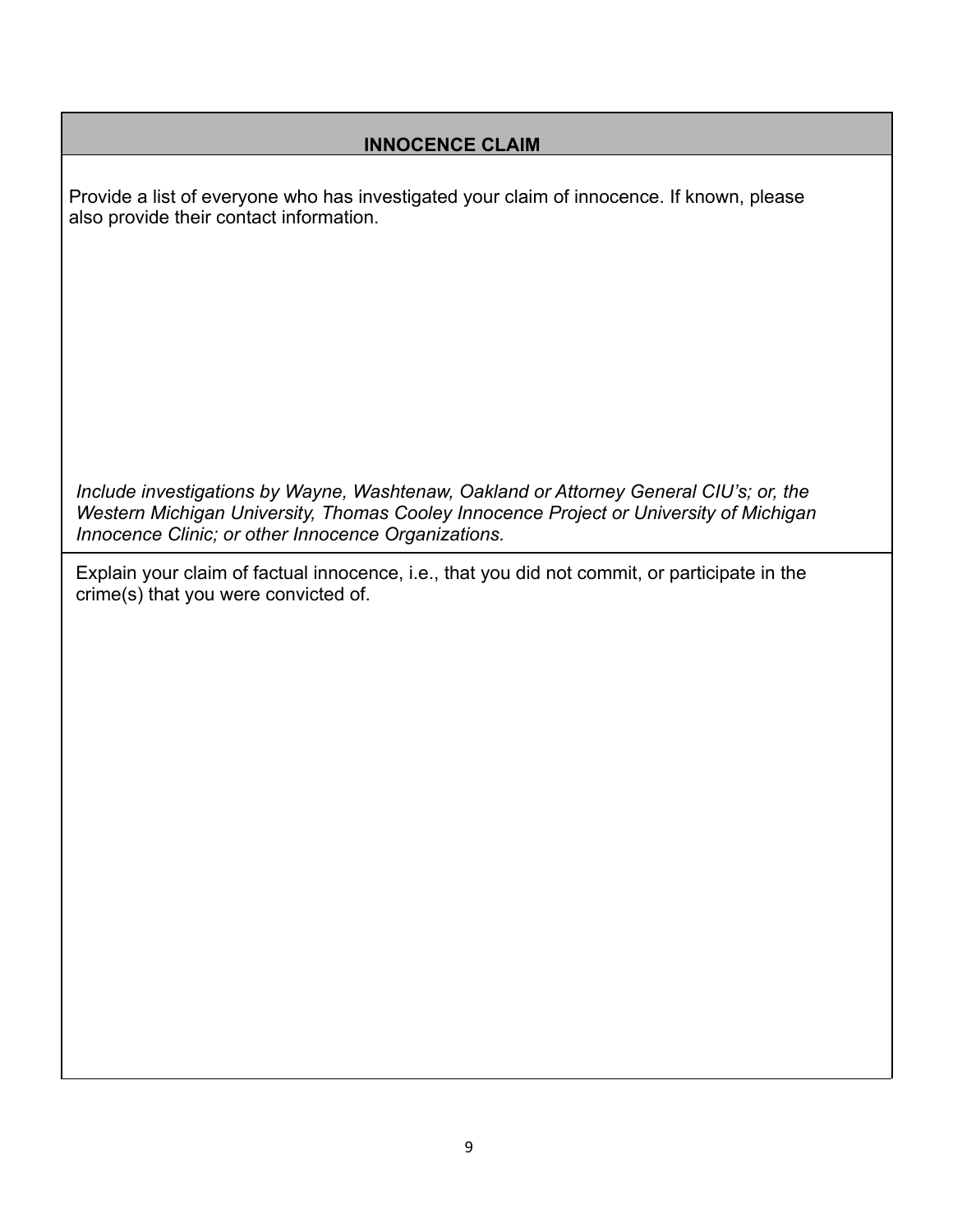| Are you aware of any evidence that was not used or known of at the time of trial that could<br>support your claim of innocence. Explain. |                        |                        |  |  |
|------------------------------------------------------------------------------------------------------------------------------------------|------------------------|------------------------|--|--|
| Does your case involve any of the following evidence: (Check all that apply)                                                             |                        |                        |  |  |
| DNA <sub>1</sub>                                                                                                                         | Fingerprints $\square$ | <b>Ballistics</b> □    |  |  |
| Lie Detectors $\square$                                                                                                                  | Arson □                | Foot/Shoe/Tire Marks □ |  |  |
| Hair Comparison $\square$                                                                                                                | Bitemark $\square$     | Fiber/Thread □         |  |  |
| Confession □                                                                                                                             | Eyewitness ID $\Box$   | Blood typing $\square$ |  |  |
| Head Trauma/Shaken Baby □                                                                                                                | Gunshot residue □      | Rape kit $\square$     |  |  |
| Were any of the above used at the trial?<br>Yes (<br>No(<br>If so, what was used at trial?                                               |                        |                        |  |  |
| Was any of the above available and not used at trial? Yes $\bigcap$<br>No<br>If so, what was available and not used?                     |                        |                        |  |  |
|                                                                                                                                          |                        |                        |  |  |